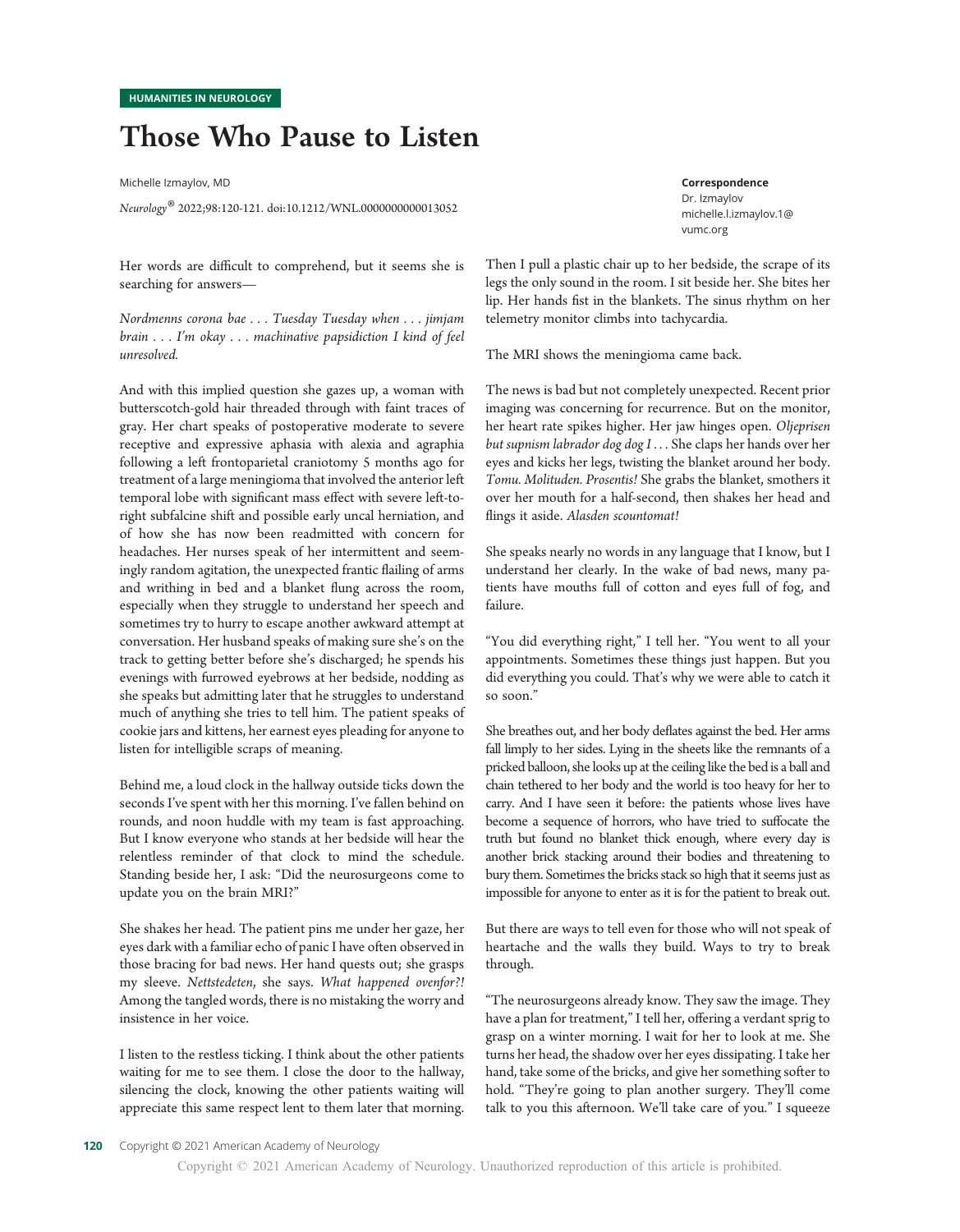her hand. "We're here for you. We're all a team in this together."

She opens her mouth slightly and brings a hand to her lips. Her fingers make the motion of slipping something invisible in her mouth, like a small candy, or a small hope to tuck under her tongue and carry with her. Oh . . . She closes her mouth, sucking on the information. Suromlag humdelsen . . . contact my husband about the guyrill?

"I will. I'll call him right after this."

She nods. I let go, and her hand slides to the bedsheets. Her body seems a little more relaxed, some of the tension eased out of her shoulders. But I notice the shiver in her hands resting on the blankets. Cold mornings are not easily shrugged off, and there is no jacket warm enough to shield her from the frigidity she feels. She cannot tell me with her words of all the frost she feels. But if I watch carefully, I can notice when her feet are slipping on black ice, and my hands can catch her when she collapses before she hits the ground.

"I'll come back in the afternoon to check on you," I tell her.

Her fingertips lightly tap her thigh. She crinkles her nose, the freckles across its bridge like sprinkled cinnamon that bunch together as she thinks. Then, she lays her hand down flat and calm. Okay, she says. She closes her eyes as I stand to go, her hands resting steadily on the blankets heaped across her lap.

The hallway outside is quiet except for the ticking clock. I look up and down the closed doors of other patient rooms. Within

some of these rooms are other patients who struggle to make themselves be understood, those who cannot say words because of a stroke or dementia or even a urinary tract infection that clouds their minds and jumbles their communication. And even those just receiving bad news, the patients who answer with silent stares and can't convey words around choking bubbles of panic crawling up their throats. But none of these patients have entirely lost their voices. They can all speak. People may not always be able to say with words what they think and need. But they will always show those who are careful to pay attention. There is much meaning to gestures, haptics, and paralinguistics. Those who take the time to listen will hear what must be said.

Later that day, I return to find her spooning up yogurt while her son's voice crackles through the speaker on her phone. She glances up as I close the door behind me. She says something I can't hear into the phone before she turns it off, but the words are light and have the soft quality of butterfly wings.

I ask: "How do you feel?"

She sits up straighter. Her hands resting on her lap seem tired in the way of someone who has been scrubbing the sorrow out of the floorboards of her heart all day. But she waves to me. Book book automation . . . She smiles, and she reaches out to hold my hand. I'll be all right.

### Publication History

Received by Neurology May 14, 2021. Accepted in final form November 4, 2021.